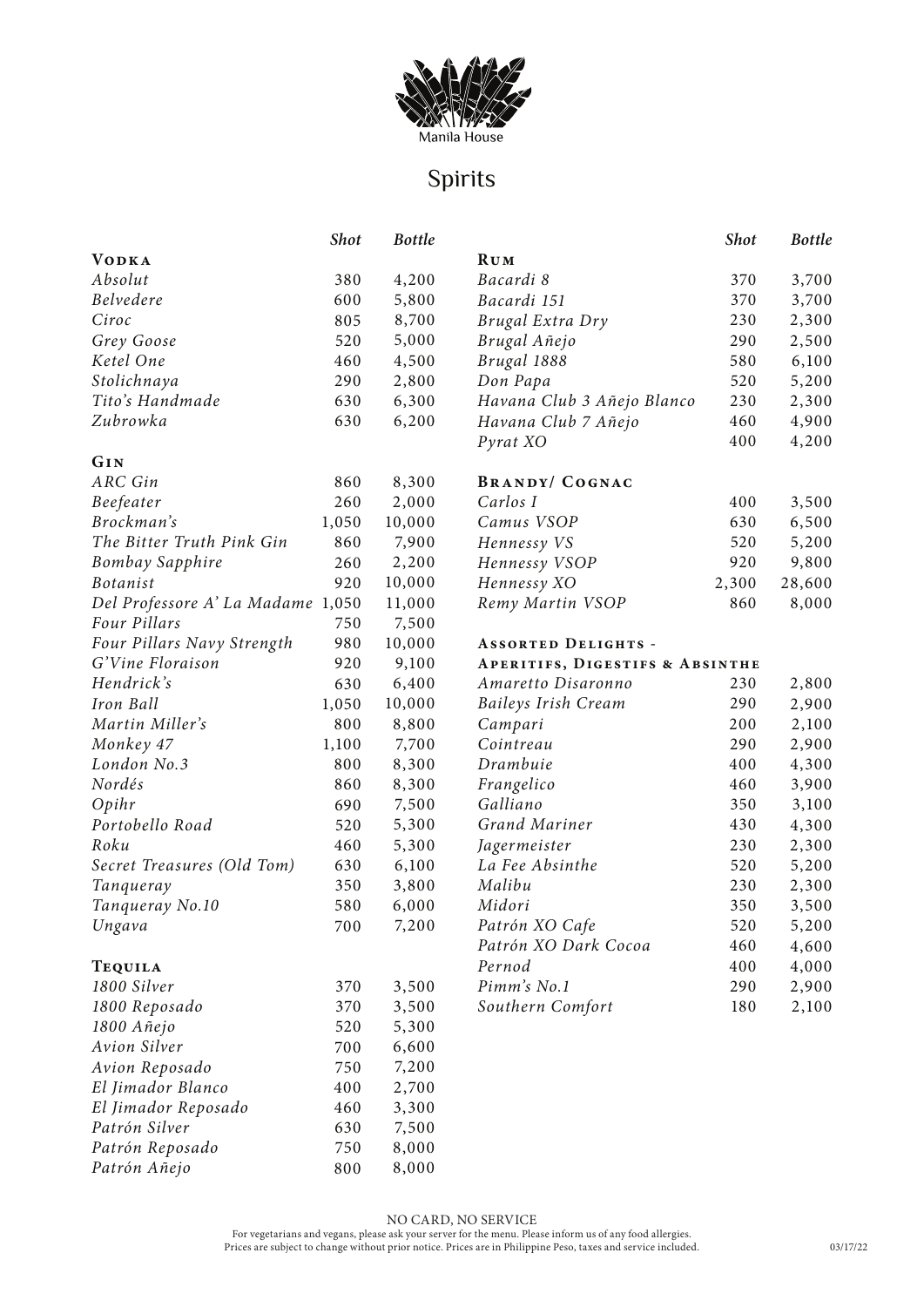

# Spirits

| WHISKEY, AMERICAN           | <b>Shot</b> | <b>Bottle</b> | WHISKY, SCOTCH            | <b>Shot</b> | <b>Bottle</b> |
|-----------------------------|-------------|---------------|---------------------------|-------------|---------------|
| (BouRBON)                   |             |               | (SINGLE MALT)             |             |               |
| Baker's                     | 520         | 5,500         | Ardberg 10                | 900         | 9,000         |
| Evan Williams               | 230         | 2,200         | Auchentoshan 12           | 900         | 9,500         |
| Jim Beam Black              | 550         | 5,800         | Balvenie 12 DoubleWood    | 1,200       | 13,200        |
| Maker's Mark                | 230         | 2,500         | Bruichladdich 15          | 1,750       | 19,800        |
| Wild Turkey 81°             | 400         | 4,000         | Bruichladdich Moine Mhor  | 1,750       | 19,800        |
| Wild Turkey Rye 81°         | 600         | 6,500         | Dalmore 12                | 1,100       | 12,900        |
|                             |             |               | Glencadam 21              | 2,200       | 20,900        |
| WHISKEY, AMERICAN           |             |               | Glenfiddich 12            | 580         | 6,900         |
| (TENNESSEE)                 |             |               | Glenfiddich 15            | 800         | 8,800         |
| Jack Daniels                | 400         | 3,900         | Glenfiddich 18            | 1,400       | 15,400        |
| Gentleman Jack              | 520         | 6,100         | Glenlivet 12              | 520         | 5,700         |
|                             |             |               | Glenlivet 15              | 920         | 10,300        |
| WHISKEY, IRISH              |             |               | Glenlivet 18              | 1,400       | 15,400        |
| Jameson                     | 400         | 4,000         | Glenmorangie Lasanta      | 880         | 8,800         |
| Teeling                     | 520         | 4,500         | Glenmorangie Nectar d'Or  | 1,100       | 11,000        |
|                             |             |               | Glenmorangie Original     | 700         | 7,000         |
| WHISKY, CANADIAN            |             |               | Glenmorangie Quinta Ruban | 1,000       | 10,500        |
| Canadian Club               | 400         | 3,500         | Isle of Jura Prophecy     | 1,400       | 13,700        |
|                             |             |               | Lagavulin 16              | 1,300       | 13,700        |
| WHISKY, JAPANESE            |             |               | Laphroaig 10              | 750         | 7,500         |
| (BLENDED & SINGLE MALT)     |             |               | Macallan 12               | 1,400       | 11,500        |
| Suntory Kakubin             | 350         | 3,000         | Macallan 18               | 6,100       | 60,500        |
| Suntory Yamazaki 12         | 3,300       | 30,000        | Oban 14                   | 1,300       | 13,700        |
|                             |             |               | Singleton 12              | 850         | 9,000         |
| WHISKY, SCOTCH              |             |               | Singleton Original        | 1,200       | 12,000        |
| (BLENDED)                   |             |               | Smokehead                 | 1,100       | 12,000        |
| <b>Ballantine's Finest</b>  | 230         | 2,900         |                           |             |               |
| Chivas 12                   | 430         | 3,900         |                           |             |               |
| Dewar's 12                  | 350         | 4,000         |                           |             |               |
| J&B Rare                    | 200         | 2,200         |                           |             |               |
| Johnnie Walker Black        | 400         | 3,500         |                           |             |               |
| Johnnie Walker Double Black | 520         | 6,300         |                           |             |               |
| Johnnie Walker Blue         | 1,550       | 23,000        |                           |             |               |
| Monkey Shoulder             | 520         | 5,700         |                           |             |               |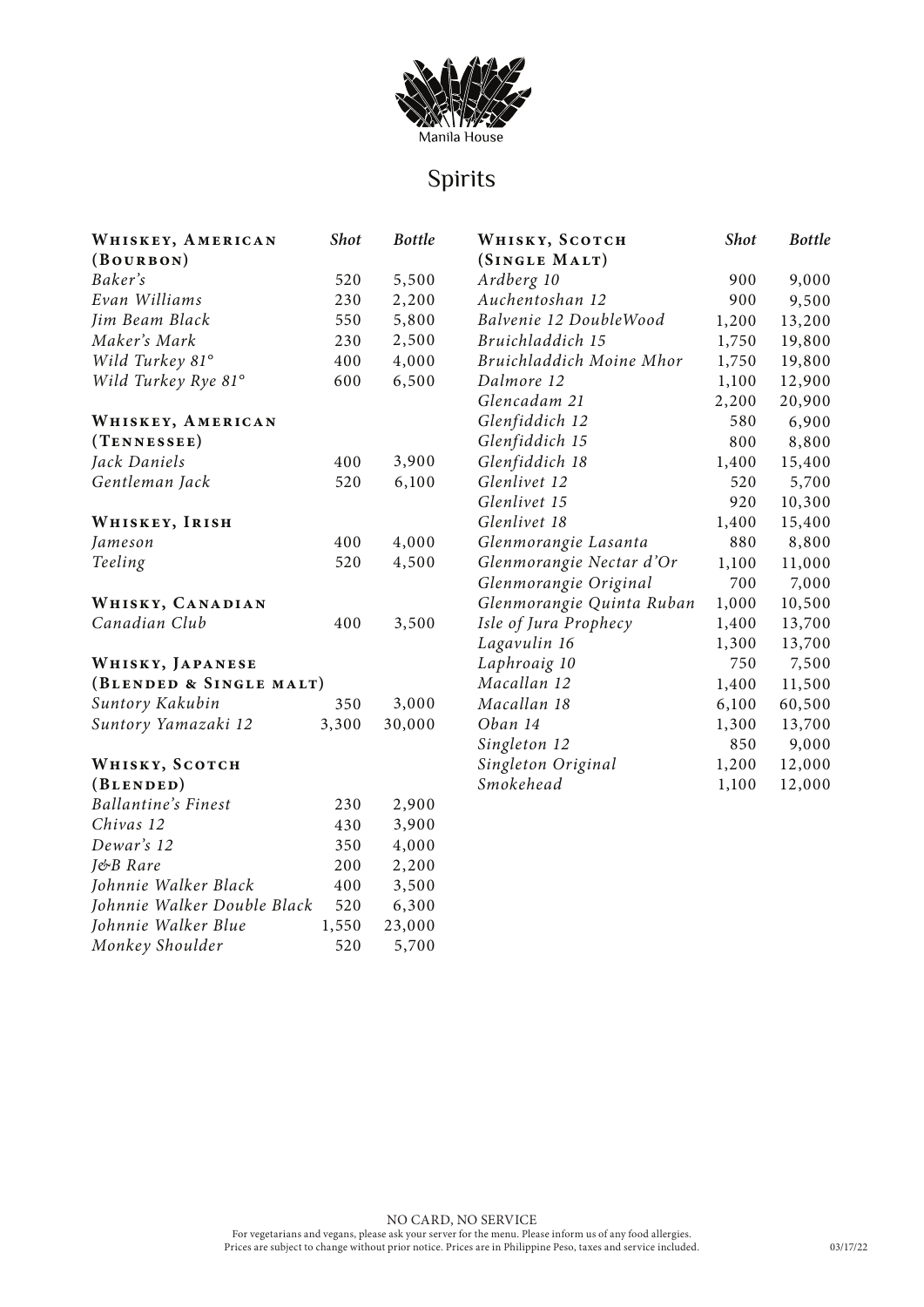

# **Wine by the Glass**

## *Sparkling*

Toso Prosecco Italy **530**

Aimery, Grande Cuvee 1531 Brut, NV, France **550**

## *White*

Moselland Clean State, Riesling, Mosel, 2020 **520**

Joseph Drouhin, Macon Lugny, Chardonnay, Burgundy, 2018 **630**

## *Red*

Hacienda Lopez de Haro, Tempranillo, Crianza, Rioja, 2018 **480**

Joseph Drouhin, Laforet Bourgogne, Pinot Noir, Burgundy, 2019 **630**

## **Wine by the Bottle**

## *Champagne*

Piper - Heidsieck Brut NV **7,370**

Piper Heidsieck Brut 2012 **10,450**

Delamotte Brut NV **8,910**

Veuve Clicquot, Brut **10,670**

Moët & Chandon Imperial, Brut **8,910**

## *Sparkling*

Toso Prosecco Italy **2,100**

Perelada Stars Brut Nature Reserve Cava, Spain, 2019 **3,190**

Aimery, Grande Cuvee 1531 Brut, NV, France **2,420**

Anne Gros, La Fun Bulles, Brut, France **3,190**

## *White*

Joseph Drouhin Macon Lugny, Chardonnay, Burgundy, 2018 **2,900**

Josmeyer, Mise Du Printemps, Pinot Blanc, Alsace, 2015 **2,980**

Sol Chardonnay, Mendoza, Chenin, 2019 **1,700**

Cloudy Bay, Chardonnay **3,900**

Ruppertsberger, Gewürztraminer, Rheinpflas, 2017 **2,100**

Moselland Clean State, Riesling, Mosel, 2020 **2,100**

Rippon, Gewürztraminer, Lake Wakana, New Zealand 2016 **4,600**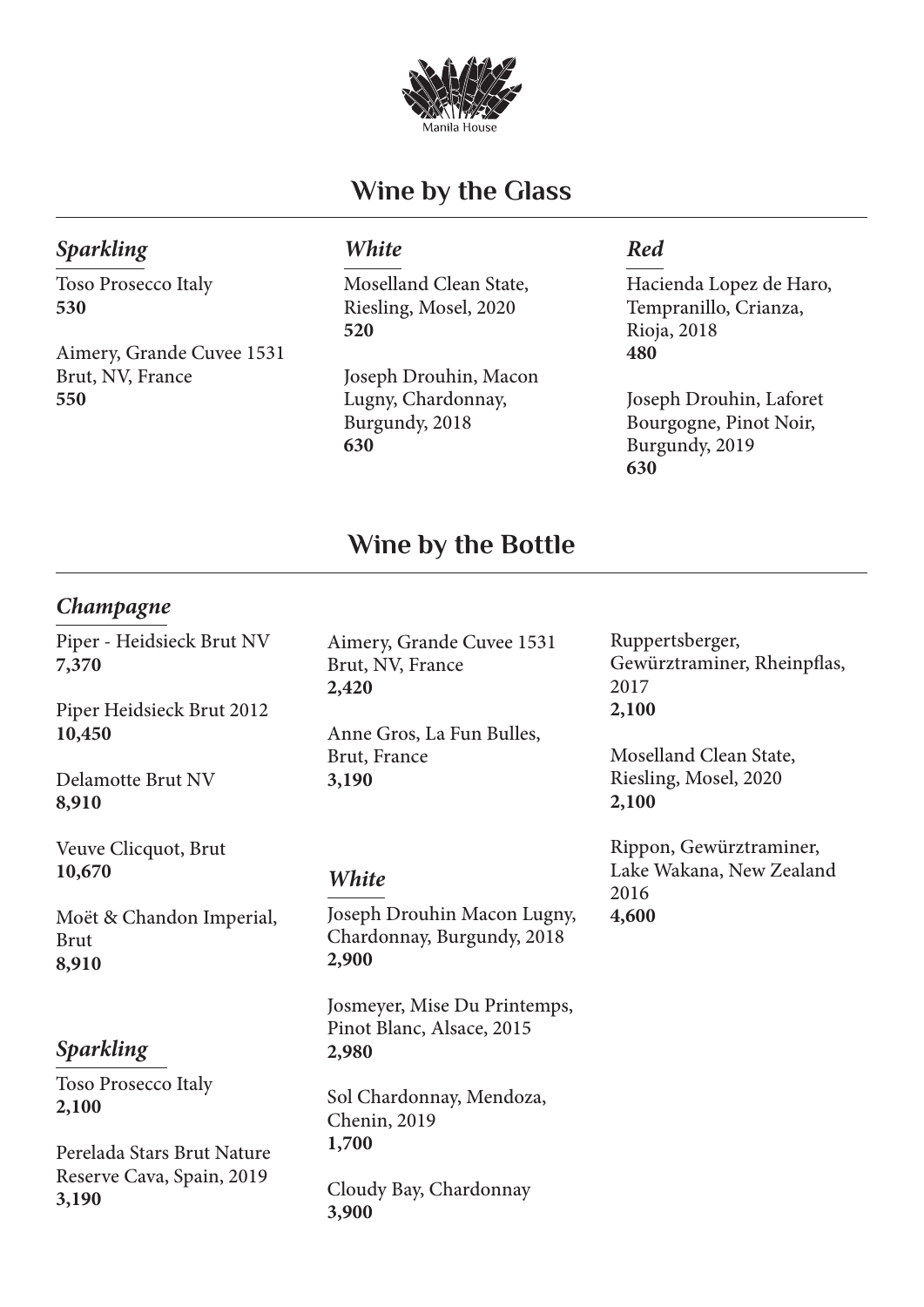

# **Wine by the Bottle**

## *Red*

The Path, Merlot, California, 2016 **2,750**

Bread & Butter, Pinot Noir, Napa Valley, California, 2019 **3,200**

Molleydooker, Two Left Feet 2018 **3,600**

Joseph Drouhin Laforet Bourgogne, Pinot Noir, Burgundy, 2019 **3,000**

M. Chapoutier, Crozes-Hermitage, Syrah, France, 2015 **4,000**

Domaine de la Janasse, Chateauneuf Du Pape, 2016 **1,100**

Domaine de la Janasse, Cotes Du Rhone, Rouge 2020 **2,750**

Pauillac De Latour, 2014 **19,400**

Zuccardi, Malbec, Mendoza, 2018 **3,000**

Hacienda Lopez de Haro, Tempranillo, Crianza Rioja, 2018 **2,100**

Camins del Priorat, Álvaro Palacios, Spain, 2018 **3,900**

## *Dessert Wine*

Chateau Imperial Late Harvest Tokaj **2,300**

Black Vintage Cahor **5,500**